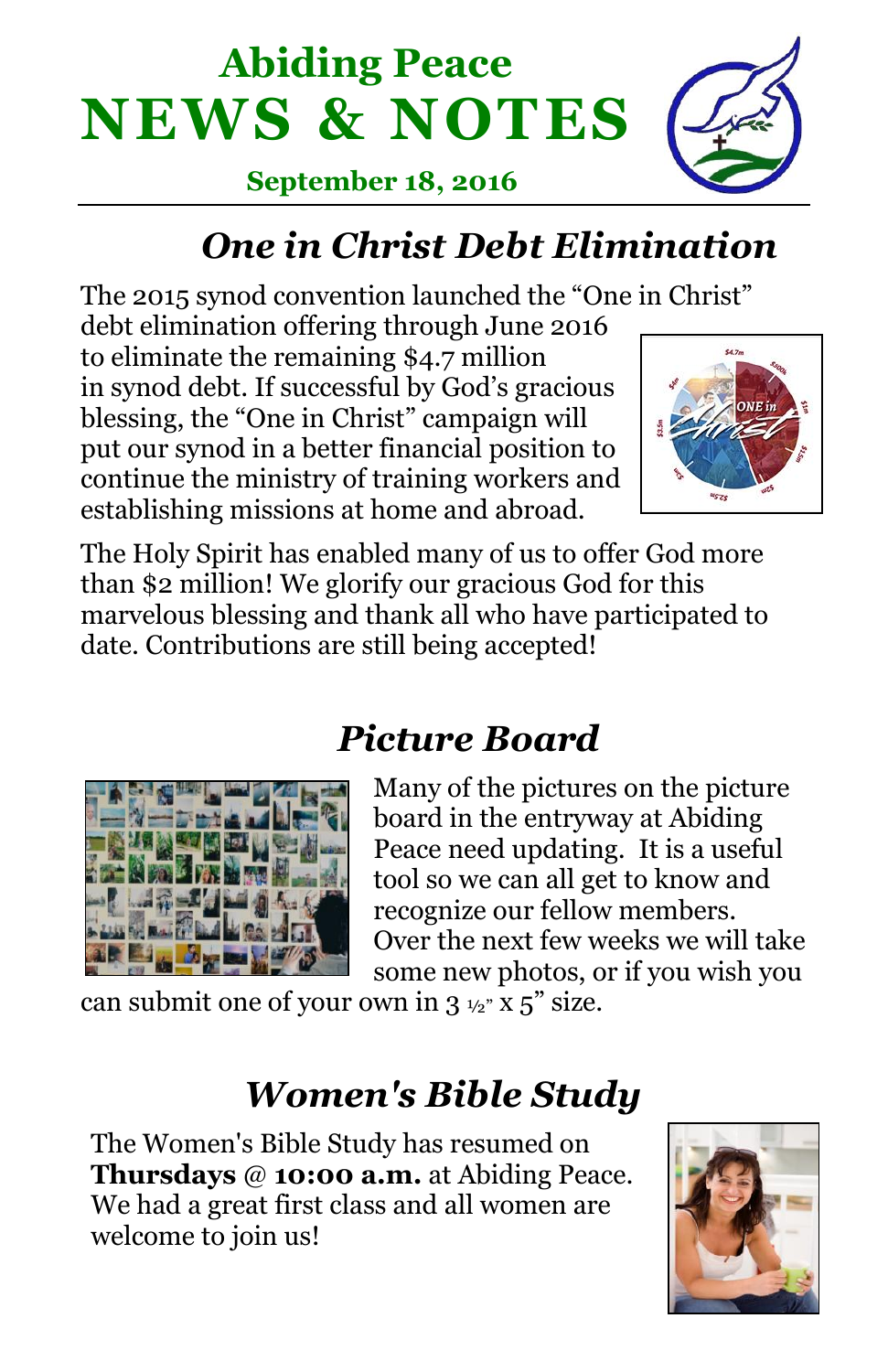# *LWMS Fall Rally*

The ladies of Zion Lutheran in Crete, IL will be hosting the LWMS Chicago Area Circuit Fall Rally on **Saturday, October 8th** from 8:45 am - 2:00 pm.

At Zion Lutheran Church in Crete, IL we will hear about the mission fields of Haiti and the important work God is doing there through WELS missions. Come and listen to missionary Terry Schultz speak specifically about Bringing Children to the King. Bring along your own donations of new socks and underwear for the children of Haiti who are learning every day about their Savior, Jesus Christ.

We will also work on a hands-on activity that will be sent to the children. The women of Zion will provide a delicious lunch and we will celebrate missions through devotion, in song, and with prayer. See you there!



**NOTE:** If you are unable to attend the Fall Rally, you can bring any donation of socks and underwear for the children of Haiti to the AP church office and we will see that it gets into the proper hands. Thank you!



Please bring your money for the **LWMS Mission Money Dump** and put it in the Mission Jar in the entryway by **Sunday, September 25th**. Thank you for your participation!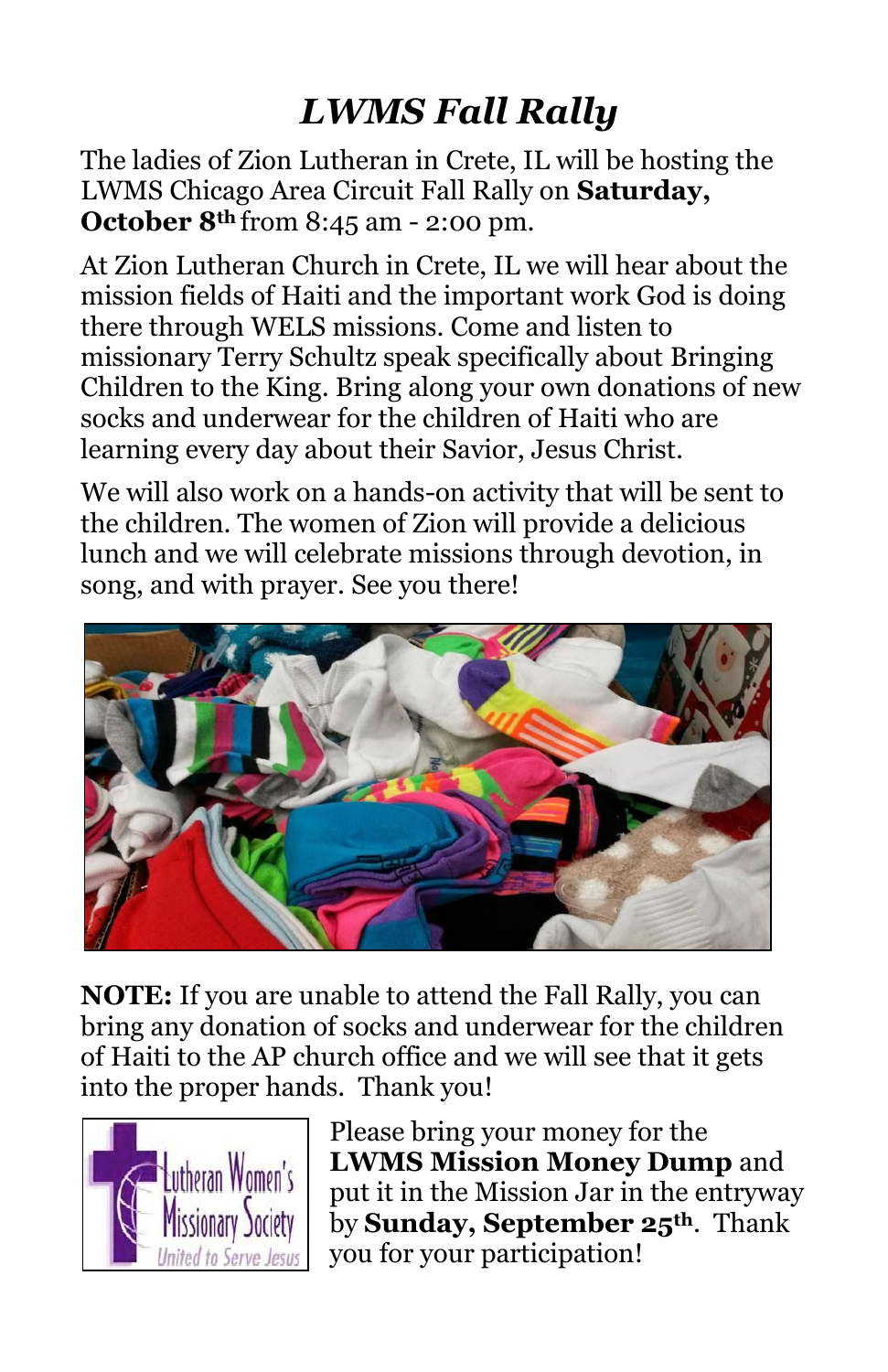# *Chicago Conf. Reformation Rally*

As part of a series of celebrations leading up to the 500th anniversary of the Reformation, the Chicago Conference of the Wisconsin Evangelical Lutheran Synod (WELS) will host a joint service / rally on **Sunday, October 30, 2016** at Chicago's historic St. Andrew Lutheran Church located at 3658 S. Honore St. Chicago, IL 60609. The worship service, which starts at **4:00 p.m.,** will be



followed at **5:30 p.m.** by an Oktoberfest style fellowship meal, which will be served across the street at the old St. Andrew's school building. Transportation will be provided in the form of coach busses (one from the south and two from the north) to make it possible for members from the outlying areas of the conference to attend the rally. For more information and to learn how to make a contribution, please visit the rally website at [www.chicagoreformationrally.com](http://newlife-wels.us2.list-manage2.com/track/click?u=2652fb7e265de6ef7aa731a6d&id=ced447d1da&e=fb6ae4dd81)

#### *An Encouraging Word* **Vision for Christian Living - James 2:1-5, 8-10, 14-18**



Favoritism treats other people like objects. Why would they treat the rich man well? Because they hoped to get something in return! Why would they treat the poor man poorly? Because he had nothing they wanted. Favoritism is a sin against the royal law to love

your neighbor as yourself. It's treating your neighbor like a rung on a ladder. Love, on the other hand, doesn't play favorites. Love doesn't view other people as opportunities to get, but every person as an opportunity to give. Love identifies my neighbor's need. Then it goes to work to fill it. We love because God first loved us. He doesn't play favorites. He has filled our needs in Jesus. He will continue to give us everything we need to show Jesus' love in us.